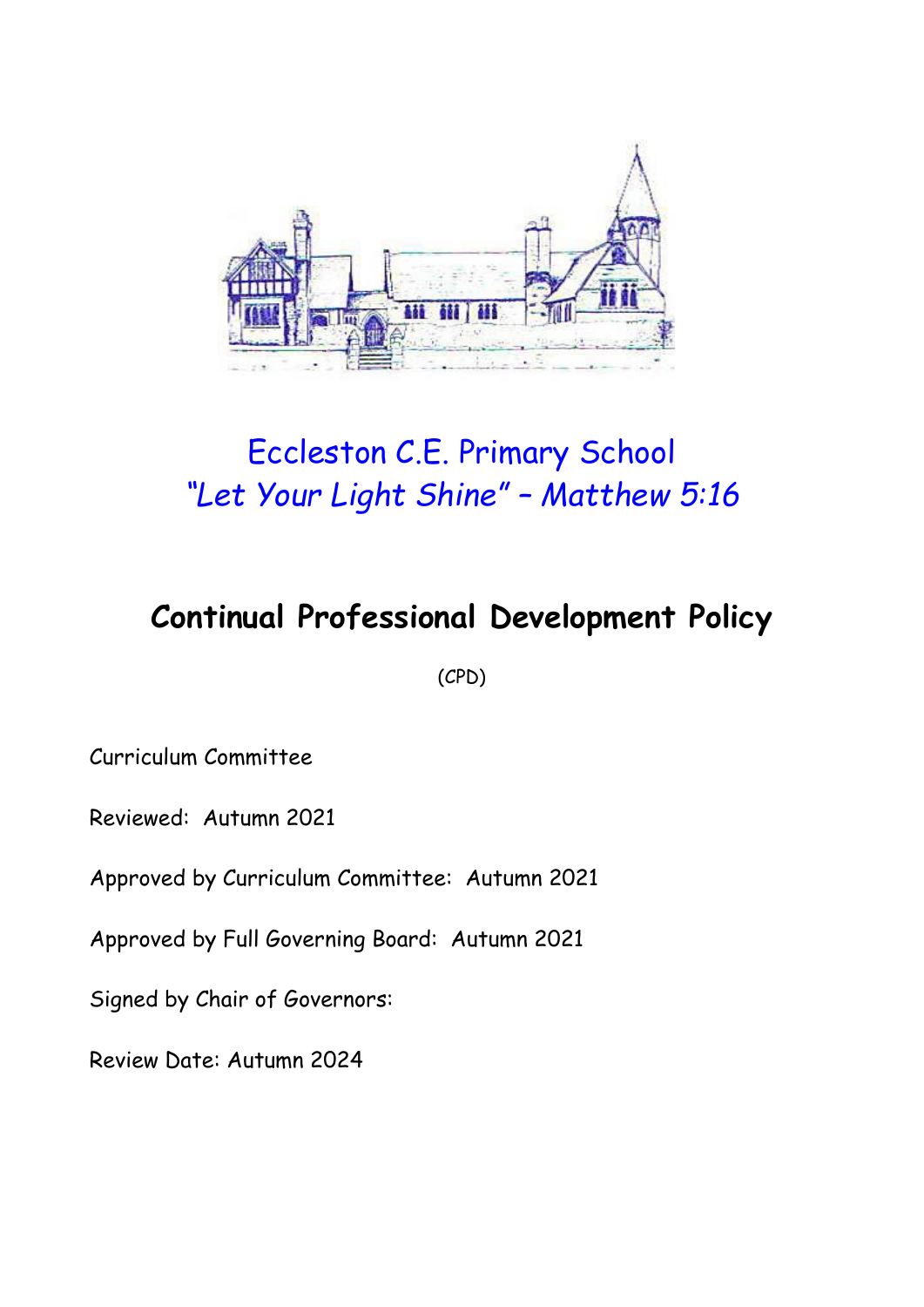### **ECCLESTON C.E. PRIMARY SCHOOL**

### **Our Vision Statement**

**At Eccleston C of E Primary School we are united in our vision to prepare our children for life in the modern world.**

**We will do this by instilling a lifelong love of learning and embedding Christian values that reflect the example Jesus has set.**

**We strive for excellence in all we do, enabling all members of our school to flourish.**

### **Continual Professional Development Policy ( CPD)**

#### **Principles and Values**

Eccleston CE Primary School believes that all staff should be involved in a continuing process of improvement. Our school is committed to fostering a positive ethos of continuous learning. Continuing Professional Development (CPD) is the means by which a school is able to motivate and develop its staff community. This development takes place at a number of levels; individual, team, whole school and through wider networks. CPD supports and reflects the ethos, values and vision of the school.

Eccleston CE Primary School believes that a carefully planned programme of CPD improves standards, raises morale and assists with recruitment, retention and succession planning.

All those involved in our school community will have an entitlement to equality of access to high quality induction and continuing development.

We have effective measures in place to audit the professional and personal needs of staff and link to the appraisal system.

The focus of CPD will be on improving standards and the quality of teaching and learning. The school will ensure that mechanisms are in place to disseminate good and better practice in CPD that supports and improves teaching and learning.

CPD planning will run alongside our School Strategic Development Plan and be based upon priorities identified through self-evaluation.